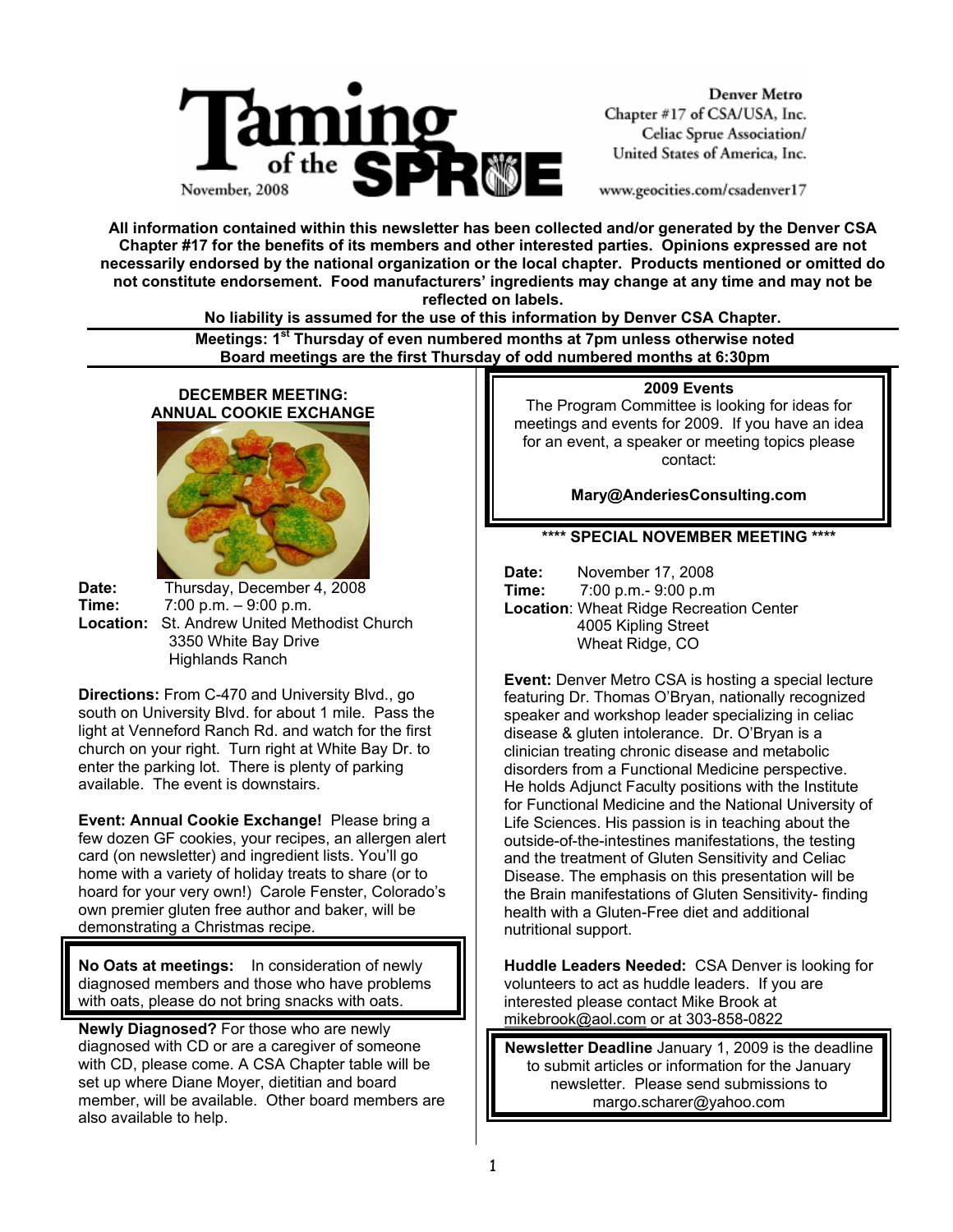#### **Denver October Meeting PANEL DISCUSSION**

# **Bonnie Atherton -- GF College Living**



When a family begins looking for colleges, many factors are considered: location, curriculum, price and size, among others. With a celiac child and most colleges requiring freshman to live in a dorm, the GF diet should come first, for if they are ill, it will be difficult to learn and participate in campus activities. Begin researching housing and GF dining options at all interested schools spring semester of junior year. Use their websites for contact info through housing and dining services. Your contact will most likely be their dietician. They will appreciate your contacting them early for the info. Find out if freshman are required to live in the dorm or off campus in an apartment. Most students want to live in the dorm for that experience, rather than off campus. Also contact the school Office of Disability Services, as celiac is covered under ADA. Schools that receive federal funding are required to make REASONABLE ACCOMODATIONS to provide GF meals. If you are not satisfied it will be accommodated, pick another school. It is not worth the hassles you both will go through, if they fail to follow through with a GF diet.

Once you have selected a college, attend the summer orientation. At the orientation, schedule an appointment with the dietician, the disability office and staff at your dorm to confirm how GF meals will be handled for you. While on campus, see what GF restaurants are available and research the local health food, grocery stores and non-campus restaurants to learn about their GF selections. In larger cities, there may be several chains you are already familiar with that are GF friendly. Finally, check with the campus health center pharmacy to see if they are knowledgeable about GF medications. If not, ask how your student will be assured their prescription will be GF should they need one. They may not call companies for you to find out about a drug. Be aware that parents cannot be involved in any medical decisions without a signed medical authorization from their child. Give your child a list of drugs they have taken in the past and call the companies again to verify they are still GF. This list will serve as a starting point for the doctor, should medicine be necessary.

Have your student contact their roommate to explain the diet and find out if he/she is willing to bring her own snacks and respect your GF food. If ultimately it

does not work out, request a new roommate. Finally, gather information and prepare a celiac basic guide for the dining hall and the RA (resident assistant) in charge of the dorm floor. The more education the better! Your student may feel overwhelmed about being different or being left out of activities because of the diet. Your support and encouragement will help them through this freshman year.

Upon arriving at college and moving in, touch base with the dietician and dining hall staff again to clear up any additional questions you may have. DO NOT feel like you are a burden – they are there to service you! Let them know if there is a problem, so it can be corrected immediately. Go over the basics with your roommate and show him/her what GF foods you will have for snacks, etc. As classes begin, be proactive and take snacks with you on campus and to get togethers. As you meet others you can decide how much info to tell them about your diet. Most people now know someone with either celiac or gluten sensitivity or other allergies and will be understanding.

In Colorado, GF accommodations have been established at CU and CSU. If you would like further information about eating GF at CU and CSU and a contact person, email Bonnie at riath@earthlink.net. Smaller universities utilize catering services such as Aramark and Sodexho. Contact the food service director on campus for information.

#### **Dr. Charles Miranda – GF Meds**

Dr. Charles Miranda gave tips on avoiding gluten while in the hospital for planned surgery procedures. He mentioned that anesthesia is usually not a problem, as IV drugs are not ingested so any pathological response is avoided. In most cases gluten is not present, but even if inhaled or in an IV solution, he said that it is rarely a problem.

Medications, especially generic drugs, pose more of a risk to the patient. The FDA requires that generic drugs have the same absorption and active ingredients as the name brands. Fillers can be different, however, and ingredients are often not listed. Dr. Miranda stresses the importance of talking to your surgeon prior to the hospital visit about the necessity of having gluten free drugs. We have not reached the point where medications carry the label "gluten free" so much of the homework is up to the patient Call drug manufacturers when in doubt, but be aware that they may not know the sources of the fillers in a medication. Little oversight is done in regards to generic drugs and many are produced abroad.

Possible concerns include any of the sugar molecule prefixed by "dex…" These are starch based and ok if the source is specified. Maltodextrin and modified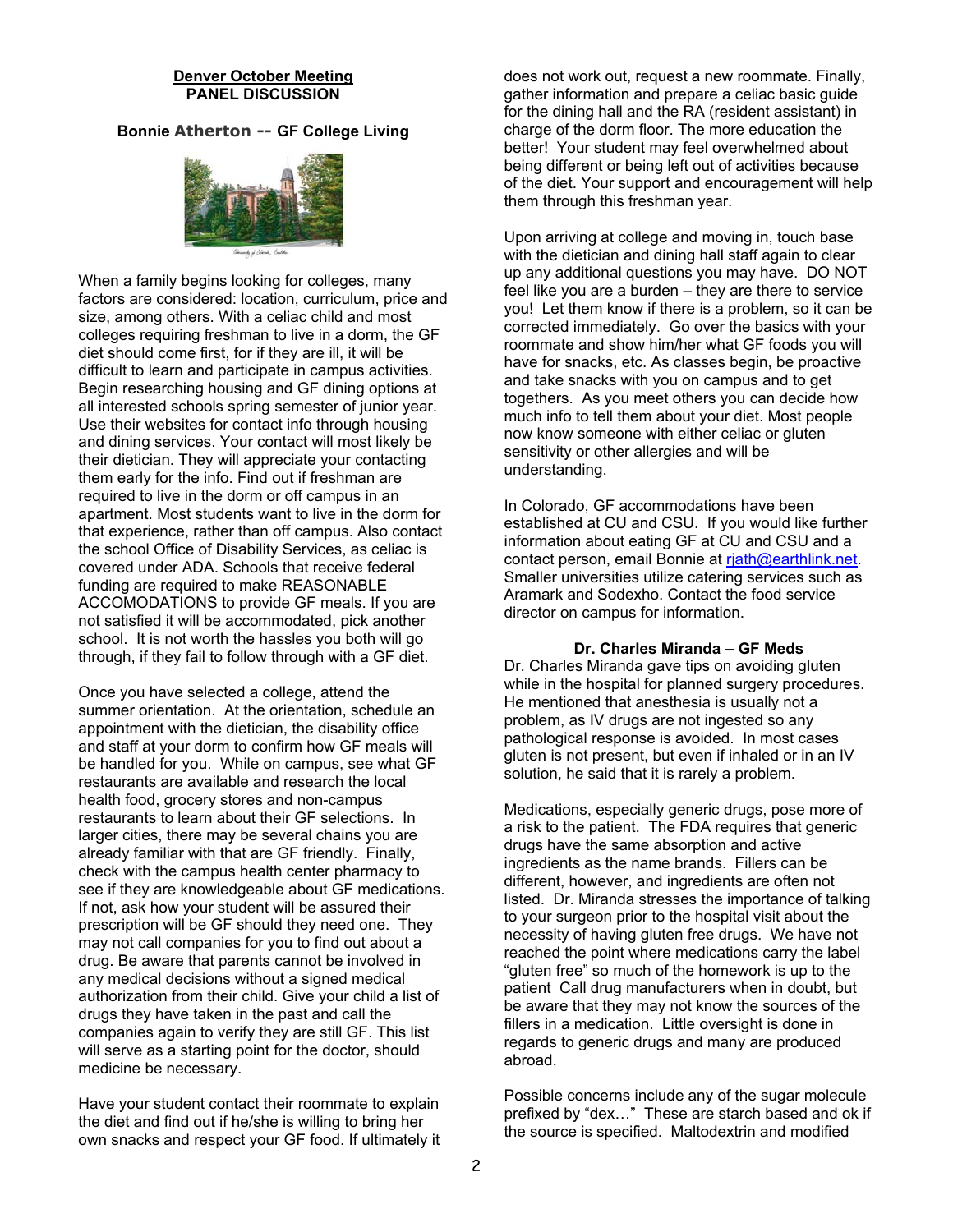food starch are usually from corn, but they can be from wheat. Starch fillers should be checked out. Some manufacturers are helpful and others not. Alcohols, cellulose, gelatin and glycerin are normally safe. Do not assume generics or brand name drugs are safe without checking into them.

Nutrition supplements are now required to identify if wheat or gluten are present. Wal-Mart and Walgreens now publish the names of their drugs that are gluten free. Talk to your pharmacist about your concerns and realize that smaller pharmacies are often a better choice, as the pharmacist has more time to talk to you.

Dr. Miranda also suggested asking your surgeon if you can bring your own medications to the hospital and leave them by your bedside. If dealing with the hospital pharmacy, tell them of your needs. There are several websites that give information on gluten free medications. Please see the Resource List provided. Those with Dermatitis Herpetiformis should avoid medications with iodine (listed as Thimerisol) as it can be a trigger.

### **Judy Smith, RD, GF at hospitals**

Judy Smith spoke about insuring safe meals during hospitalization. Room service meals are offered at North Suburban Medical Center, and Ms. Smith and her staff work to give the patient one less thing to worry about. Gluten free menus are provided and patients are encouraged to order food the way they want it prepared. Many efforts are made to lower the risk of cross contamination as much as possible, including dedicated toasters, utensils and grills. It is wise to question food service before you enter the hospital. Many hospitals have refrigerators where you may be able to store food brought from home. Be sure to communicate all allergies and concerns with your doctor and the admissions nurse. Ms. Smith stressed the necessity of communicating your dietary needs with the staff prior to your hospitalization, as the person who brings your food may know little about food sensitivities and intolerances. She also mentioned that surgery can affect the absorption of medications. Again coordinate this discussion with your doctor.

# **Sally Yeager, GF and your Colorado Civil Rights**

Ms. Yeager represents those who have experienced any type of housing discrimination. She prefaced that an individual's complaint must be reasonable and consistent with their disability. Your doctor or health care provider must say what your disability is and how it relates to an accommodation prior to involvement of the Civil Rights Commission. Interviews are followed by other action if necessary.

**CSA 2008 Annual Conference** 



Presidents – present and past

The CSA Annual conference was a well-attended, well-organized conference. The hotel was superb and the gluten-free foods were great, although plentiful!

The food was wonderful. The hotel offered all the guests (not just the conference attendees) a gluten free breakfast buffet of cereal, granola, donuts, cinnamon bread, waffles, scones, fruit, bacon, sausage and omelets. The conference lunch buffets consisted of a salad bar with assorted meats and cheeses, a pasta bar with sausage, cheese ravioli and pierogies and of course, dessert. Dinners were a four course sit-down meal that would rival any top restaurant fare. But the best part of all was eating everything without question or doubt.

The speakers covered many subjects and provided us with information for us to share with our families and medical professionals. Here is a summary of some interesting talks.



 **Thomas Herald,** PhD, with Grain Marketing & Production Research Center (Manhattan, KS), discussed expanding the use of sorghum in gluten-free products in the United States. Sorghum is much more popular and acceptable outside of the United States. Although from an economic perspective, sorghum is in the same category as corn and rice, the

'elasticity,' or lack of, is the challenge. He discussed how the type of sorghum and particle size can impact the taste and texture of the product.

Dr. Herald's work centers on understanding the 'genetic' make-up of sorghum to mimic the consistency and texture of gluten-based products that Americans have come to enjoy and expect. Once we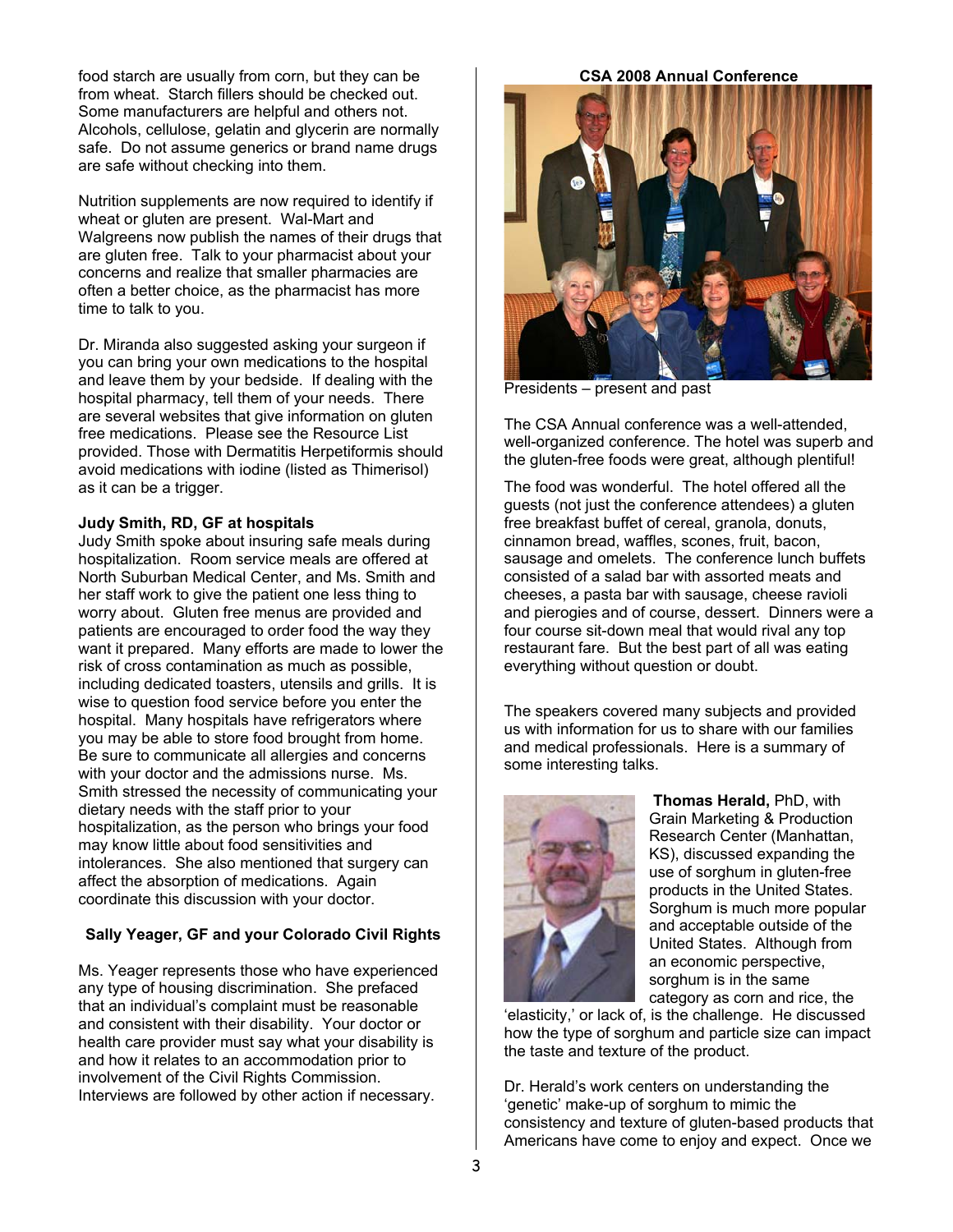determine the building blocks of sorghum, we will have the knowledge as to what foods can be formulated with sorghum in order to expand the market and acceptance of sorghum within the United States. Research is being carried out to look at various hybrids along with particle size to determine the best combination for various products.

Dr. Joseph Murray, with the Mayo Clinic (Rochester, MN), explained that the wide spectrum with which celiac disease presents also leads to varied outcomes and challenges. Once diagnosed, both the patient and physician should be partners in managing celiac disease. His management plan outlines what his colleagues should do and what you, as the patient, should ask for and expect:

- Explain the disease:
- Strongly advocate a gluten-free diet. Most symptoms are reversible by following a GF diet.
- Refer to a dietitian who is an expert in CD (one size does not fit all);
- Check bone density:
- Identify and treat vitamin deficiencies, especially calcium and vitamin D;
- Recommend a local support group.

Dr. Murray stated that about 5% of those with celiac disease may also have an allergy to wheat or to another allergen. When diagnosed as an adult with CD, it may take longer to heal than it does for children.

Dr. Peter Green, with the Department of Medicine at Columbia University (New York, NY), covered the methods of diagnosing CD interpretations of celiac disease along with the prognosis of those living with celiac disease.



One of Dr. Green's key points was that 100% of those living with CD present with DQ2 and DQ8; whereas DQ2/DQ8 presents in 40% of the general population. However, he stressed that having DQ2/DQ8 indicates susceptibility to celiac disease, not that you have or will be diagnosed with celiac disease. Those individuals that do not have DQ2/DQ8 will not get CD.

In many aspects, Dr Green echoed Dr. Murray's discussion with respect to taking an active role in managing one's disease. Be proactive! Ask questions! Get answers! Don't hesitate to request a second opinion in the interpretation of the biopsy. The samples must be oriented properly; four to six biopsies should be taken; and the diagnosis depends on the skill of the pathologist reading the slides.

There are some medical concerns that need to be monitored for those following a GF diet. Because most gluten-free flours are not fortified, deficiencies of B vitamin and calcium can occur. Also many gluten-free foods are high in fat and sugar which can lead to obesity and elevated cholesterol. Dr. Green stated that it may be advisable to be followed by a nutritionist as well as a physician.

Both doctors commented on a new blood test. The Deaminated Gliadin Peptide blood test (DGP) has a high sensitivity and specificity in detecting celiac disease. They mentioned the value of the EMA and tTG , but classified the IgA and IgG antigliadin antibody tests as not sensitive or specific for diagnosis.



 Jean Guest, CSA Dietitian Advisor (Lincoln, NE) discussed results from a 'Survey of Registered Dietitians Practice in Celiac Disease' and the importance of promoting partnerships with registered dietitians and those living with celiac disease. She presented a list of vitamins, especially A, D and E and

minerals, noting that Zinc, Selenium and Fluoride are important in building bone. She recommended that we get at least 1000 IU of Vitamin D a day.

She suggested that newly diagnosed celiacs check with a local support group and interview potential Registered Dietician (RD) partners for their experience with celiac and ask how many celiacs they treat and how does the RD keep up with the latest on CD. Critical thinking is important – it something doesn't sound right, don't hesitate to ask questions.



**James Eckman**, PhD, President, Grace University, Omaha, NE related personally and discussed how problems can be blessings if we allow them to be. Purposeful life is about serving others and once we

start embracing that, life gets better. He suggested letting others help and recommended the website www.stresscenter.com.

**David Sands**, PhD, Montana State University discussed the production of healthier grains through biotechnology. He presented his ideas through his report which supported the statement that, "In the future, the safest, mostnutritious food may well be: organicallygrown and …genetically-modified."



The dilemma for crop breeders is whether to maximize yield or nutrition. The association of yield,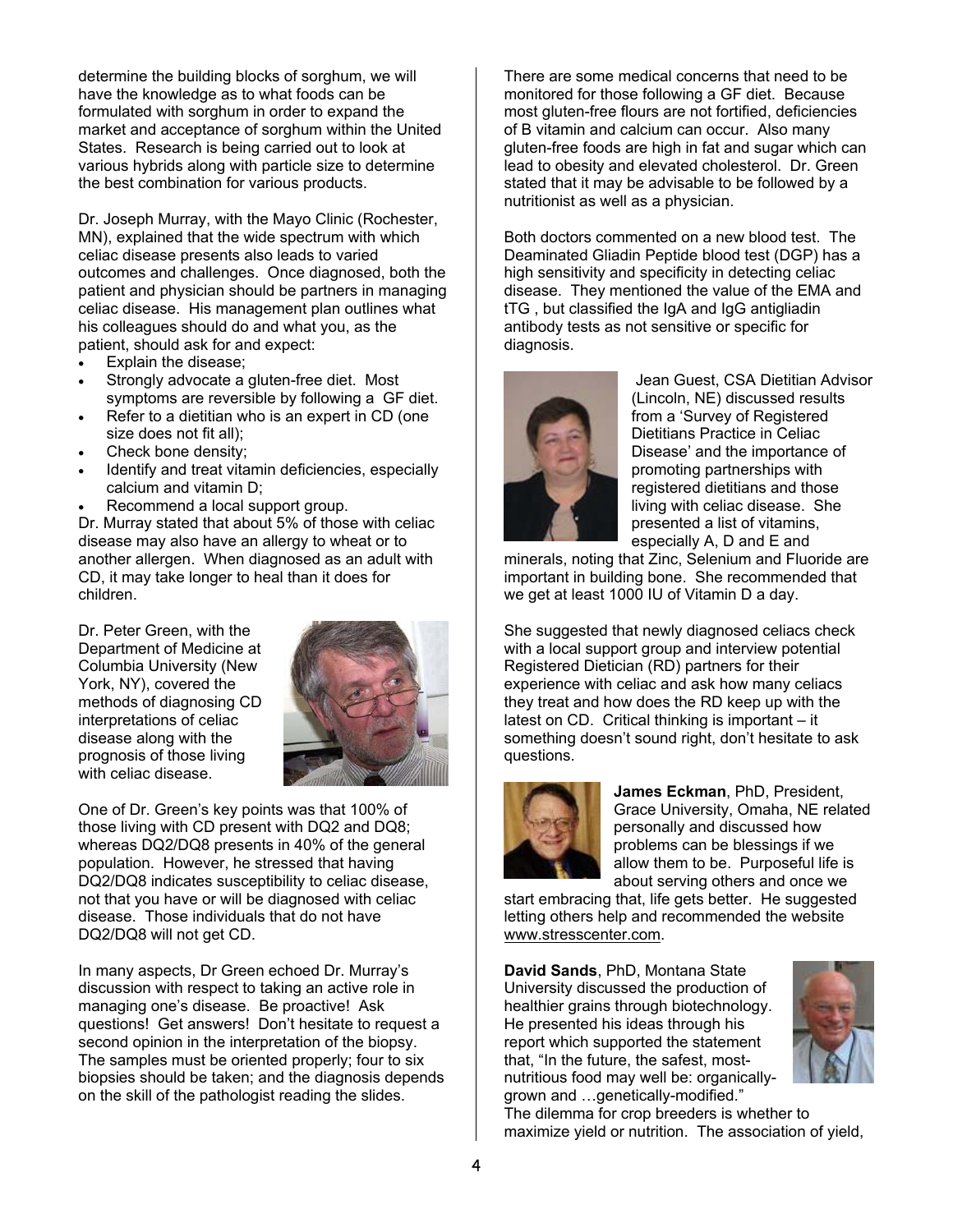pest resistance and economic benefit to nutritionrelated chronic diseases and conditions was discussed. The search for more nutrient dense grains led to the development of Indian Ricegrass (Montina) which many of us use in baking. This grain is high in protein, fiber, iron and lysine (an important amino acid)."

Dr. Sands said that the ratio of omega-6 fatty acids to the anti-inflammatory omega-3 fatty acids is about 25:1 in the Western diet and should be about 2:1. Other nutrients that need attention from agriculturalists include selenium, zinc, folic acid, tryptophan and Lox-5 inhibitors. In conclusion, Dr. Sands pointed out that high nutrition foods, even if yielding less, would pay off due to the decrease in medical costs and better living. Dr. Sands stated that "we need bright people doing things differently." Amazing research is ongoing in these areas which has the potential to make a tremendous difference in our lives. His takeaway points where that "humans need to get back to selecting food for nutritional reasons – other species do."



**Mary Schluckebier,** CSA Executive Director and celiac did a wonderful wrap-up for the conference. She challenges all of us to live with our celiac disease by these four A's:

- 1- Accept the situation
- 2- Adapt to change
- 3- Assimilate into lifestyle
- 4- Advocate for self &

others

We need to keep in mind this simple 3 step process to a Gluten Free Diet. This self management approach can be found on the CSA Web-site and in literature available from our Denver Chapter.

Step 1 Foundation for newly Diagnosed with active Celiac Disease

Step 2 Expansion for those in remission with stable Celiac Disease

Step 3 Maintenance for an experienced Celiac http://www.csaceliacs.org/

Francisco Leon, MD, PhD, Alba Therapeutics Corp. spoke about ongoing Clinical Trials for Celiac Disease. There are 19 trials currently listed at www.clinicaltrials.gov according to Dr. Leon. Some trials involve prevention and some intervention. The lengthy time and cost developing drugs was discussed.



Most CD trials include a short gluten challenge; however, the test is designed to minimize discomfort while ensuring safety for participants. Some enzymes for digesting gluten are promising. Dr. Leon mentioned that the FDA has no experience in evaluating drugs for celiac disease.

Lee Tobin, the brainchild and director of the Whole Foods Gluten-Free Bake house, gave a great cooking demonstration and stayed at the Whole Foods table for two whole days, talking with us and cutting up samples of breads and cakes.

If you have never taken the chance to attend one of the conferences offered each year, consider it. There are informative sessions, vendor fairs with lots of samples and great socializing. Even if you have been living the GF lifestyle for a while, you can always learn something new. And, when you talk to a newly diagnosed person, you realize just how far you have come.

Look for next year's CSA conference to be held in the fall in Erie, Pennsylvania. The next GIG conference will be held in Seattle in the spring.



 CSA Denver representatives in Nebraska include: L to R Carol Kendall, Gina Meagher, Melissa McLean Jory, Donna DeVisser, Betty Morris, Joan Van Loozenoord

Thanks to all attendees for summarizing the event.

#### **Celiac Friendly Restaurants**

**Taste of Thailand** at 504 E. Hampden Ave. Englewood, Co. (right across from Swedish Hospital) has a GF menu for lunch and dinner. The owners make most dishes from scratch and are able to avoid undesired ingredients and bottle sauces and keep the award winning flavors. CD diners are delighted with the variety of GF dishes. For more information call 303-762-9112 and ask for Noy. **Note that there is a disclaimer on their GF menu that reads**: *A note about Noodles: While we use rice and bean thread noodles in our dishes, it is possible that wheat fillers may have been added during processing.*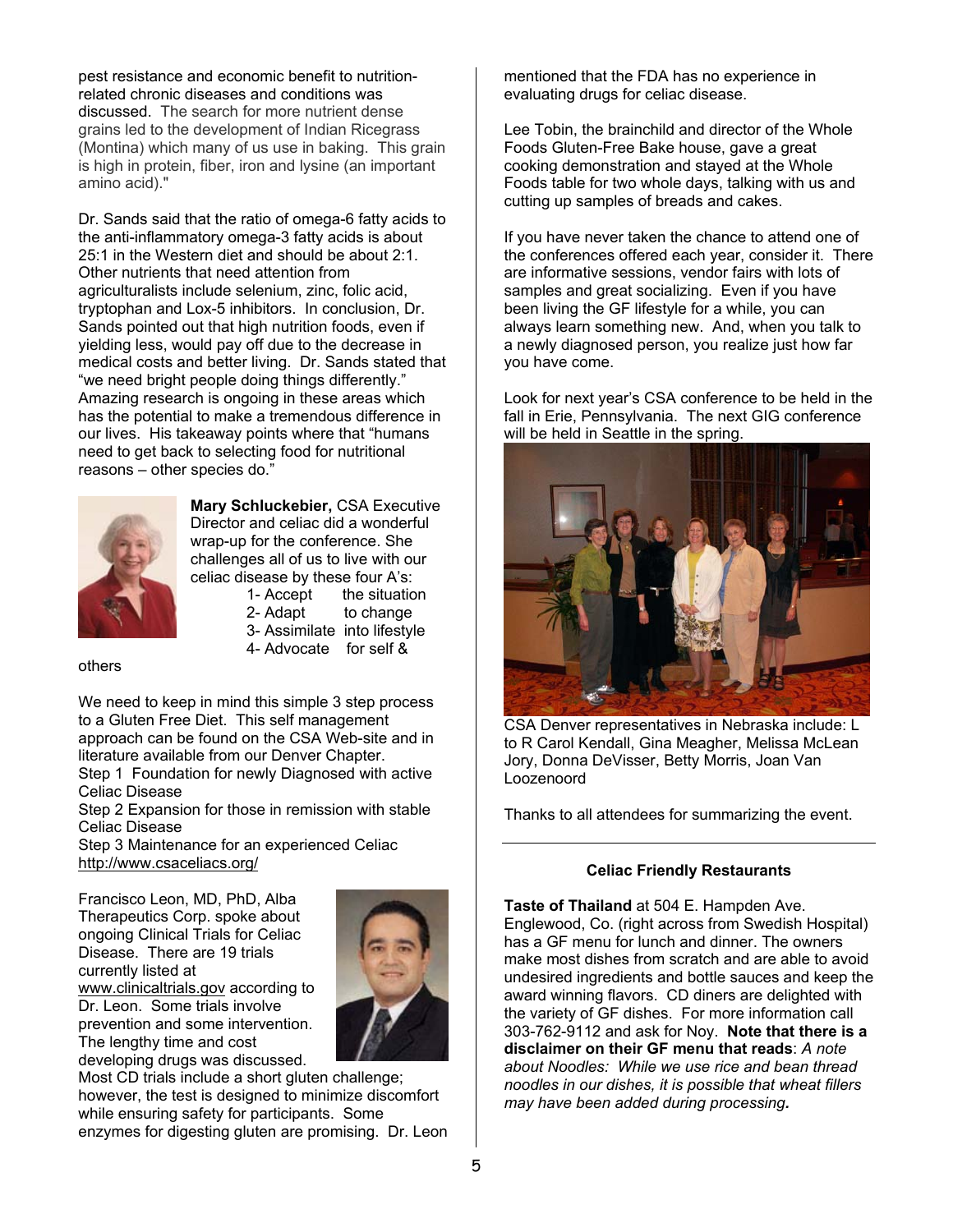# **Speaking Gluten Freely**



From Debbie Knapp:

**Chebe** frozen items are now available through our distributor, Rainbow Foods, along with their dry mixes, so it will be easier for our stores to stock these now.

**Edward and Sons** two additional GF bouillon cubes are called Not Beef and Not Chicken**. This is a correction from a prior newsletter.** 

**Go Macro**, a small direct order company, has 3 GF vegan nutritional bars made in a dedicated facility: Cashew Butter, Peanut Protein and Tahini Date.

**Ian's Natural Foods** now has a GF version of a pasta meal and pizza kit, designed for kids to make at home. They are made in a facility that processes wheat but nothing is run on shared machinery.

**Imagine Foods** GF Rice Dream Nog, in an aseptic box, will be available for the holidays.

**Larabars** has a new kids line called JamFrakas; 100 calorie bars that are GF and soy-free.

**Mary's Gone Crackers** line has a new cracker called Sticks & Twigs; available soon in different shapes, very dry & crunchy.

**Natural-Nectar Cracklebred** makes two GF light crispbreads in a dedicated plant; Original & Sun-Dried Tomato.

**Purely Decadent** soy ice cream has some new GF flavors – Blueberry Cheesecake, Coconut Cookie Dough, Key Lime Pie and Snickerdoodle.

**Raw Revolution** has two new smaller (1.6 oz) GF bars – Chocolate Chip Cookie Dough and Tropical Mango.

**Think bars** has 4 new fruit bars – GF and dairy-free; Apple Noni Nourish, Cashew Acai Protect, Chocolate Pomegranate Power and Peanut Goji Glow.

**From General Mills** – Progresso 100% Natural Broths: Beef, Chicken and Reduced Sodium Chicken are labeled GF and no MSG.

**Heinz Foods** has a list of GF products at the following website: www.Heinz.com/health wellness/focus-foods/dietary-preferences/glutenfree.aspx Additional GF items are Heinz vegetarian beans and all varieties of mustard.



#### **Classes and Events Gluten Intolerance: A Growing Epidemic**

Date: Sat., December 6<sup>th</sup>, 2008 **Time:** 10:00 A.M. **Cost:** FREE **Where:** Green Mountain Natural Grocers by Vitamin Cottage,

12612 W. Alameda Pkwy., Lakewood, CO 80228

# **How did the staff of life become toxic?**

Presented by: Karen Falbo , CN *Complimentary Gluten-Free Tasting Fair Following the Seminar.* Learn the signs and symptoms of gluten intolerance and their connection with gastrointestinal health, digestive enzymes and leaky gut. Find out why autoimmune disease, skin problems, diabetes, mood disorders and weight problems are also associated with gluten intolerance. Questions about this event can be directed to Pat Fritzler at 303-986-4600 X118.

# **CrazyQFarm Bakery: 2nd Annual Holiday Food and Gift Fair**

**Date:** Saturday Nov. 22nd. **Time:** 10:00 am – 2:00 pm **Cost:** FREE

**Location:** Inverness Hotel and Conference Center at 200 Inverness Drive West, Englewood, Co. 80112, just off I-25 and Dry Creek Rd exit.

Local and National Vendors to sell and to provide samples of your favorite GF goodies for the holidays! Baked goods, nuts, mixes, salad dressings, exotic oils and rices, native Colorado honey, GF body care products, baskets, silent auction. Everything you need to put on the best Holiday Dinner ever! Gifts for friends and family.

# **Northern Colorado CSA Meeting**

**Event:** Celiac Disease Q&A with Dr. Peter Witt **Date and Time**: 7 p.m., January 8, 2009 **Location**: All Saints Episcopal Church, 3448 N. Taft Ave., Loveland, CO 80538 For info email nococeliac@yahoo.com Website http://www.northerncoloradoceliacs.org

# **Introduction to the GF Diet and Celiac Disease**

Presented by Diane Moyer, M.S.,R.D.,C.D.E. This 3 hour class offers an introduction to the glutenfree diet and a basic explanation of Celiac Disease: "safe" foods, "unsafe" foods, what to look for on food labels, how to stock your kitchen, eating out and more. Cost is \$45.00 (includes a copy of the Denver Metro *Gluten-Free Products List*). Call 720-560-3734 for more information.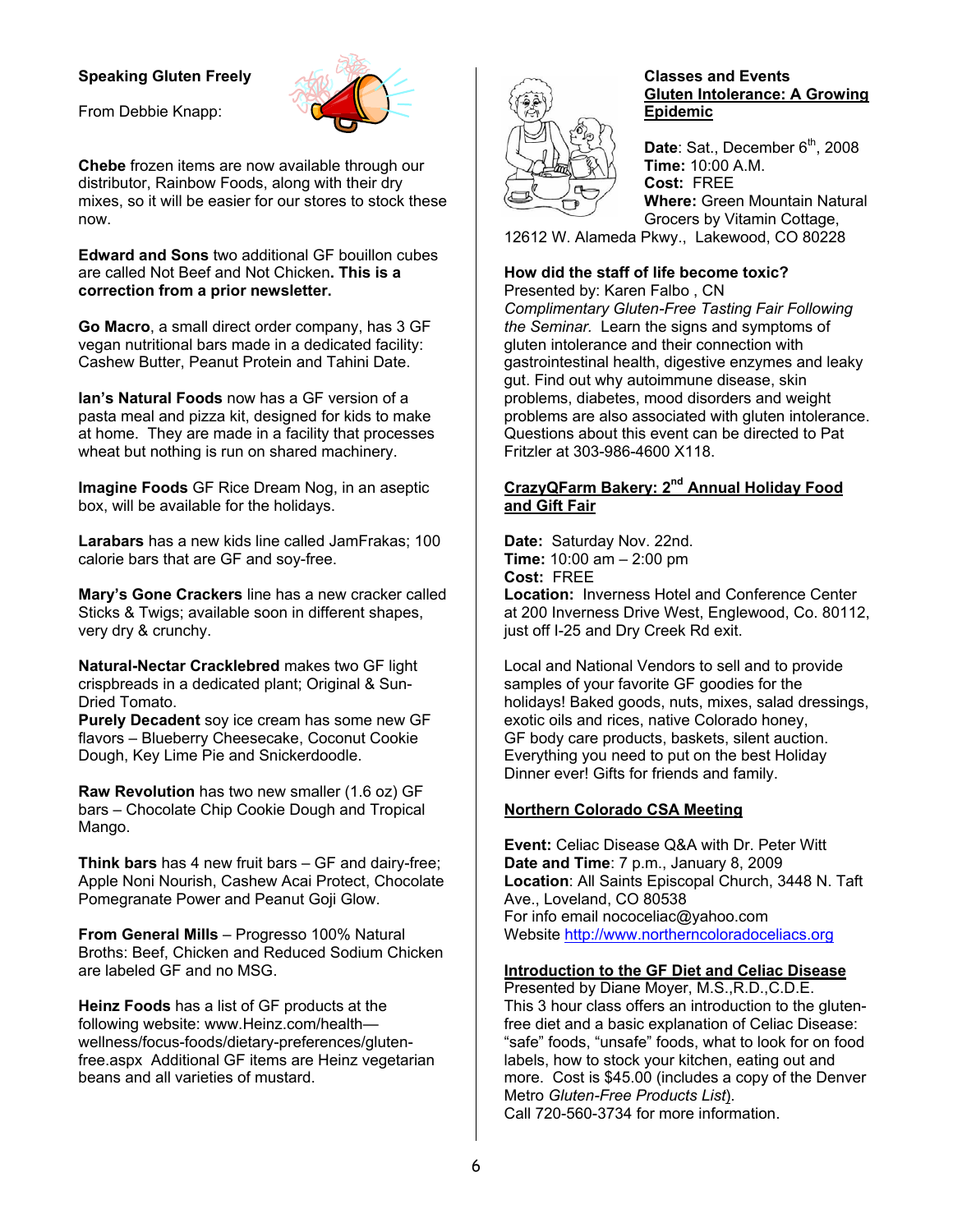# **DEBY'S GF BAKERY & CAFÉ NEW FALL HOURS:**

Monday – Friday 9:00 am – 7:00 pm with the café serving breakfast and lunch from 9:00 am – 3:00 pm Saturday 8:00 am – 8:00 pm with the café open all day. **To order DEBY'S GF pies for Thanksgiving please place orders by Nov. 20th. After the 20th a 20% rush charge will apply.** Pies frozen and ready to bake are Apple and Cherry; frozen and– thaw and serve are Banana Cream, Chocolate Cream, Pecan and Pumpkin. Other items available include Stuffing Mix, Dinner Rolls, Apple Bread Pudding, Pie Crust Shells and more. Call 303-283-4060 for additional information.

# **Gluten Alert**

**Boulder Chips (Boulder Canyon Natural Foods**) has recently changed their ingredient list. At newsletter printing time, we don't have a complete GF list. Make sure you read the ingredient list on the back to ensure it is GF



 **The Gluten-Free Italian Cookbook: Classic Cuisine from the Italian Countryside (Paperback)** 

By Mary Capone (Author)

Love Italian Food? In the Gluten-Free Italian Cookbook, Mary

Capone combines her gluten-free mastery with her love of the kitchen to create an inspiring cookbook that is simply irresistible.

**CELIACS ONLINE Celiac Coupons http://befreeforme.com/** provides coupons for foods for those living with allergies including gluten. Also, this web site provides articles and recipes.



#### **GF Thanksgiving** http://fall-

recipes.suite101.com/article.cfm/how\_to\_have\_a\_glu tenfree thanksgiving provides tips about how to make a traditional GF thanksgiving.



# **Who's your favorite Celiac Physician?**  As a part of updating information on

CSA Denver's website, we would also like to revisit our list of local

doctors. While looking through the yellow pages will yield results, your help may be more beneficial to the people of our organization. Can you recommend a doctor who has been especially helpful in diagnosis and health issues associated with celiac disease or gluten sensitivity? Please help us built an up to date and useful physician list by sending doctors' names and any comments to Carol Kendall at bealsio@q.com or call her at 303-470-3261.

# **Eating GF and Being Healthy During the Holidays**

The holidays can be a difficult time for those who are newly diagnosed with gluten intolerance. Holiday parties are full of goodies containing gluten. Here are a few tips to keep you healthy during the holidays:

1) **Eat before you go.** When I am invited to holiday open houses, it is easier for me to eat a healthy snack before I go, so I am not hungry and craving food when I arrive. Eat a protein snack to keep your blood sugar balanced.

**2) Call ahead and take your own food.** When you are invited to a dinner party, call the host ahead of time and talk about the menu. Be honest, say you have food allergies and you want to know what is being served so you can bring along something that is similar to what others are eating. Remember that this is an educational process, for you and for your host. Be sure to communicate! If you are going to a hotel or restaurant for a party, call ahead to see what the menu is. If you can talk to the chef, you will usually get a well prepared, lovely meal that is safe to eat. Be your own advocate and take care of yourself.

**3) Stick with what you know is safe**. Great finger foods you can eat: raw veggies, raw nuts, Blue diamond nut thins, sliced cheese (be wary of cheese balls and filler), plain shrimp with lemon (be careful of the sauce), hummus (no soy sauce), certain brands of chocolate, your own goodies that you take with you. Enjoy the wine! Buy a good dark chocolate bar, break it into little squares and treat yourself by taking only a few squares to a party.

**4) Be grateful.** The holiday season is about spending time with friends, and enjoying one another's company. We do this by sharing food and drink. Instead of looking at all the things you can't eat, be grateful for a healthy body. Rejoice in your health, your friends, and the abundance of life all around you.

**5) Be present.** The best way to enjoy the holidays is to be fully present in each activity you do. Be sure to take the time to be present to yourself, especially at a party, so that you don't slip into the, "Oh, I'll just eat this now and pay later" scenario. When in doubt, don't eat it! *The upside to a gluten free diet at the holidays?* Hopefully, you won't gain any holiday weight, because you can't just eat everything in front of you. That means being careful about what GF foods you buy and bake. Don't go without because then you will feel cheated. Have a few GF treats on hand. Savor your food. Focus on all the positives aspects of gluten free living, such as more energy and health.

*By Jan Haas, Wellness Coach* www.ThePresentPath.com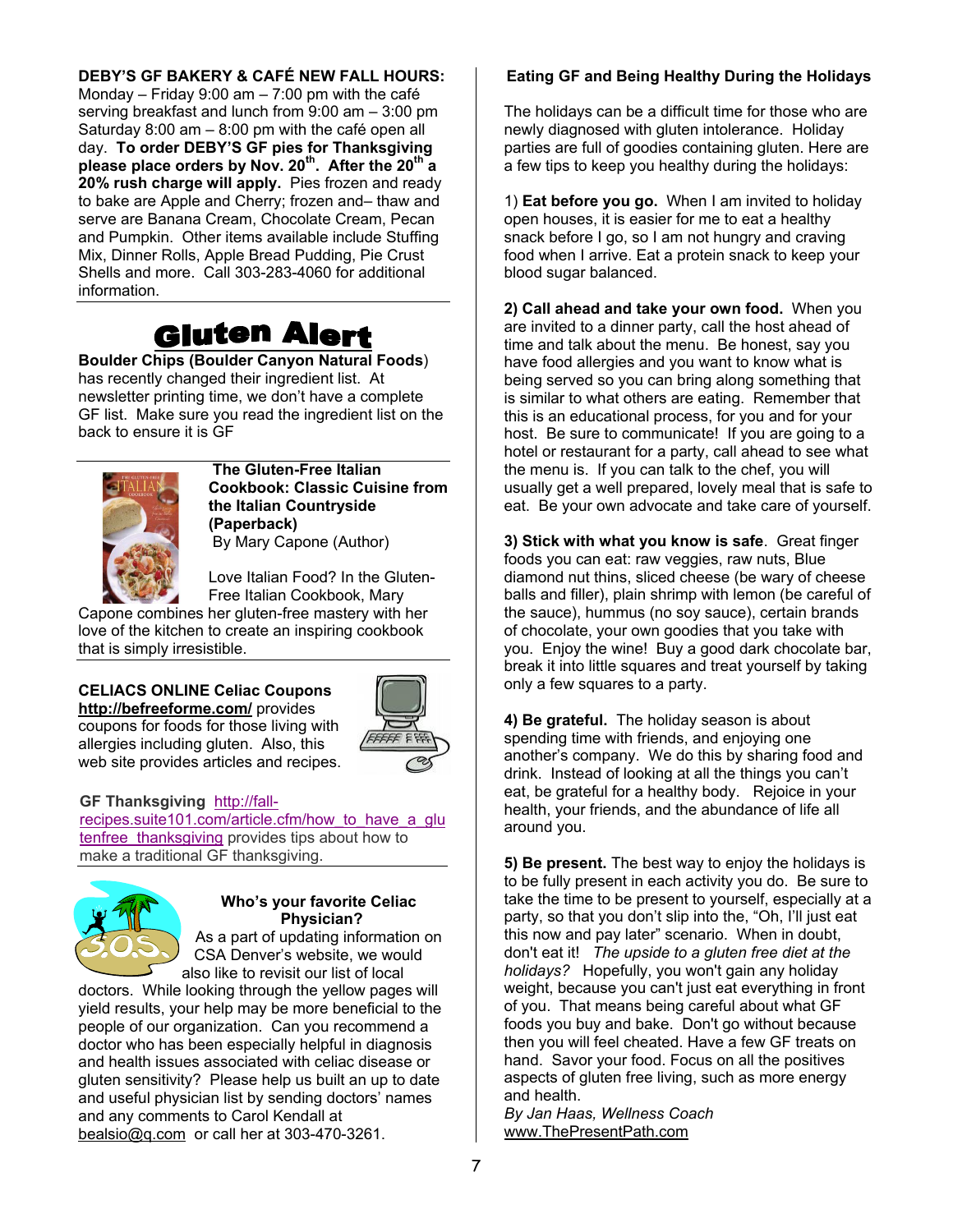# **RESEARCH UPDATES:**

In the October  $29<sup>th</sup>$ , 2008 edition of MarketWatch, Alvine Pharmaceuticals, Inc., announced proof of concept in a Phase 1 Trial of ALV003, an oral protease therapy in



development to detoxify gluten, intended for use by patients with celiac disease. The trial results confirmed that single doses of up to 1,800 mg of ALV003 were safe and tolerable in healthy volunteers. Doses at the 300 mg level achieved up to a 96% reduction of gluten in a meal in the stomach at 30 minutes, and were well tolerated by patients with celiac disease. In addition, doses as low as 100 mg were shown to be biologically active in degrading gluten in the stomach. ALV003 is a drug which is to be taken with meals to address unintentional gluten exposure. A second study provides evidence that treatment of gluten with ALV003 may result in a reduction in the immune response to gluten in patients with celiac disease. While a Phase 1 trial is focused on patient safety, Alvine plans to initiate a Phase 1/2a multidose trial in early 2009. These further trials will focus on patient safety and efficacy at different drug doses.

# **IN THE NEWS JFK had celiac disease?**

The History News Network (HNN online) includes an article by Dr. Peter Green, that discusses the possibility that JFK had celiac disease. Robert Dallek, in

the December *Atlantic Monthly*, described in "The Medical Ordeals of JFK" long standing medical problems that started in childhood. In Kennedy's adolescence, GI symptoms, weight and growth problems as well as fatigue were described. Later in life, he suffered from abdominal pain, diarrhea, weight loss, osteoporosis, migraine and Addison's disease. JFK was extensively evaluated in major medical centers including the Mayo Clinic. Among the multiple diagnoses were ulcers, colitis, spastic colitis, irritable bowel syndrome, and food allergies.

However it is not clear that his physicians obtained a definitive diagnosis. Review of this medical history raises the possibility that JFK had celiac disease. Celiac disease is recognized as a common disease in those European descent, with greatest prevalence in Ireland. Kennedy's Irish heritage, along with his medical history, lead to a presumptive diagnosis of CD. It could be possible to diagnose celiac disease in JFK now, if biopsies taken during his life, or autopsy material of the small intestine had been archived and was now made available. Frozen blood samples could also provide diagnostic material for there are serologic tests now available that are sensitive and specific for the condition.. For the full article, see http://hnn.us/articles/1125.html

#### **RECIPES Rice Stuffing with Apples, Herbs, and Bacon**





 $\triangle$  1/3 pound bacon $\triangle$ 1 tablespoon water $\triangle$ 3 1/2 cups water, divided $+1$  1/2 cups low fat, low sodium chicken broth $\triangle 1$  cup uncooked wild rice $\triangle 3$  cups diced onions $*3$  cups diced celery $*1$  cup uncooked long-grain white rice $*1$  3/4 cups currants $*3/4$  cup dried cherries $\bigcirc$ 3/4 cup dried cranberries $\bigcirc$ 1/2 ounce dried apricots $*1$  cup diced, unpeeled apples $*1/2$ cup chopped Italian flat leaf parsley $\blacklozenge$ 6 tablespoons dried mixed herbs

# **DIRECTIONS**

 $\bullet$  In a medium saucepan over medium heat, bring 1 1/2 cups water and chicken broth to a boil. Stir in wild rice. Cover, reduce heat, and simmer 45 mins.

◆ Place bacon in a large, deep skillet. Cook over medium high heat until evenly brown. Reserving drippings, drain bacon, crumble, and set aside.

 In the skillet with the reserved bacon drippings, sauté onions and celery with 1 tablespoon water. Cook until very soft, about 20 minutes.

 $\blacklozenge$  Stir remaining water, white rice, currants, cherries, cranberries, apricots, and apples into the wild rice. Continue cooking 20 minutes, or until wild rice and white rice are tender.

 In a large bowl, mix the bacon and the onion mixture into the rice mixture.

# **\*\*\* Membership Time \*\*\***

Please remember to renew your membership ASAP. Most memberships renew at December 31<sup>st</sup>. Look above your name on the mailing label of this newsletter. If it states **"Last Issue",** then please renew. By renewing in a timely manner, you save the chapter time and money by eliminating the need for reminder cards. This is an all-volunteer organization and your memberships help to pay for the semimonthly newsletters and meetings. See membership form on the last page of the newsletter. For questions, call Donna DeVisser at 303-979-8205.

# **Confidentiality**

The Denver CSA chapter respects your right for privacy. On the membership renewal form, there is a new added section regarding confidentiality. We are requesting your permission to share your information with other celiac members within the organization for official CSA chapter business. The list will never be sold or given to anyone for any reason. When you renew your membership, please sign on the line authorizing CSA to share your information as needed. Thank you.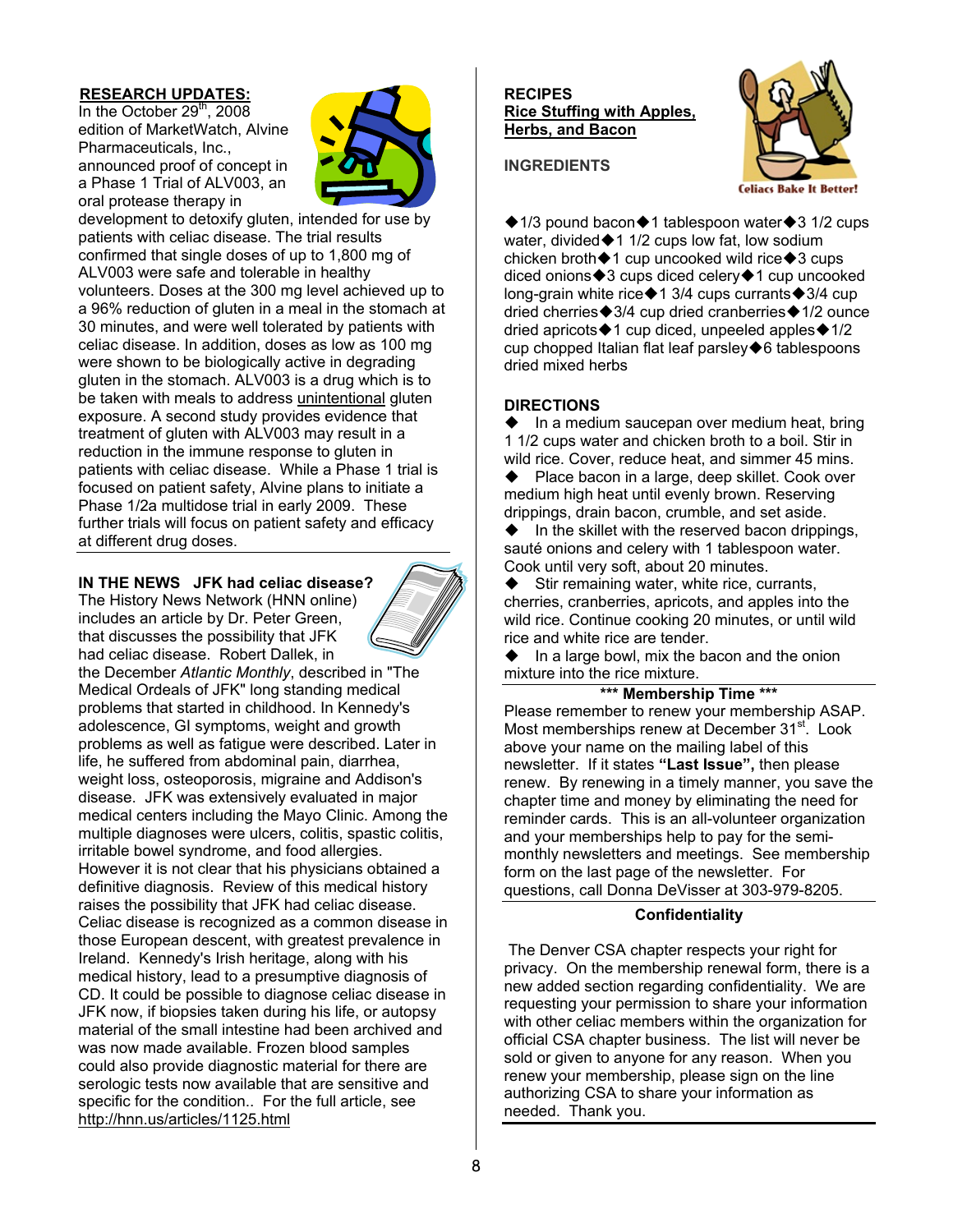# **Chapter Board Members**

| Gina Meagher, President                           | 303-279-9382                 |  |  |  |
|---------------------------------------------------|------------------------------|--|--|--|
|                                                   | gmeagher@g.com               |  |  |  |
| Mary Anderies, Co-VP Programs                     |                              |  |  |  |
|                                                   | Mary@AnderiesConsulting.com  |  |  |  |
| Programs, Co-V.P OPEN POSITION                    |                              |  |  |  |
| Mike Brook, Membership V.P.                       | 303-858-0822                 |  |  |  |
|                                                   | mikebrook@aol.com            |  |  |  |
| Kathy Craig, Treasurer                            | 303 480-9347                 |  |  |  |
|                                                   | kicraig@yahoo.com            |  |  |  |
| Anita Pollock, Secretary                          | 303-507-2101                 |  |  |  |
|                                                   | apollock@stmaryland.com      |  |  |  |
| Margo Scharer, Newsletter                         | 303-440-5565                 |  |  |  |
|                                                   | margo.scharer@yahoo.com      |  |  |  |
| Karin Parker, Electronic Communication & Cel-Kids |                              |  |  |  |
|                                                   | 303-797-4808                 |  |  |  |
|                                                   | karinparker@juno.com         |  |  |  |
| Jennifer Parker, Cel-Kids                         | 303-933-5992                 |  |  |  |
|                                                   | jerparker@comcast.net        |  |  |  |
| Donna DeVisser, Database                          | 303-973-4613                 |  |  |  |
|                                                   | sdevisser@msn.com            |  |  |  |
| Joan Van Loozenoord, Librarian                    | 303-933-1565                 |  |  |  |
|                                                   | jkvanlooz@comcast.net        |  |  |  |
| Mary Morgan, Sales-Meetings                       | 303-290-9134                 |  |  |  |
|                                                   | stumorgan@comcast.net        |  |  |  |
| Carol Kendall, Sales-Meetings                     | 303-470-3261                 |  |  |  |
|                                                   | bealsio@gwest.net            |  |  |  |
| Don and Jeanne Smith, Mail Order Coordinator      |                              |  |  |  |
|                                                   | 303-794-7258                 |  |  |  |
|                                                   | donsmith6834@comcast.net     |  |  |  |
| Arnie Peterson, Web Master                        | 303-683-1461                 |  |  |  |
|                                                   | csadenver17@yahoo.com        |  |  |  |
| Bonnie Atherton, Product List                     | 303-756-8970                 |  |  |  |
|                                                   | rjath@earthlink.net          |  |  |  |
| Carol Fenster, Media                              | 303-741-5408                 |  |  |  |
|                                                   | carol@savorypalate.com       |  |  |  |
| Laura Determan, Retired Dietician                 |                              |  |  |  |
|                                                   | 303-757-3982                 |  |  |  |
|                                                   | lddet@email.msn.com          |  |  |  |
| Diane Moyer, MS, RD, CDE                          | 720-560-3734                 |  |  |  |
|                                                   | dhmoyer@juno.com             |  |  |  |
| Tom Borgen, Past President                        | 303-791-7731                 |  |  |  |
|                                                   | Thomasborgen@qwest.net       |  |  |  |
| Mary Ann Peterson, Past President                 | 303-683-1461                 |  |  |  |
|                                                   | mapete1130@aol.com           |  |  |  |
| Dr. Ed Hoffenberg, Pediatric Med Advisor          |                              |  |  |  |
|                                                   | 303-861-6669                 |  |  |  |
|                                                   | Hoffenberg.edward@tchden.org |  |  |  |
| Dr. Robert Dahl, Medical Advisor                  | 303-463-3900                 |  |  |  |
| CEDAR Project, Iman Taki, CEDAR Coordinator       |                              |  |  |  |
|                                                   | 303-724-7544                 |  |  |  |
|                                                   | iman.taki@uchsc.edu          |  |  |  |
|                                                   |                              |  |  |  |



FAQ:

**Common issues, concerns and questions:** 

- **Q.** I recently purchased a smoothie maker and would like to add protein to my drinks. What brands are recommended for a GF diet?
- **A.** Gensoy and Genisoy both make protein shakes and they are sold in most natural food stores. In addition, Trader Joe's has a couple of brands that are gluten-free. They have a lengthy list of gluten-free items on their web site
- **Q.** I love pickles and it is my understanding that distilled vinegar can be a problem for those on a GF diet. What kind of pickles can I eat?
- **A.** Distilled vinegar does not a pose a problem for those who must be GF. Pickles and pickle relish, if made with distilled vinegar, should be fine. Some brands to try include Vlassic, Hy-Vee, Giant Brand, Eden, Bubbies, Trader Joes, Kraft and Heinz.
- **Q.** Just found out that Bausch & Lomb Preser Vision eye vitamins (topical and over the counter) are not gluten-free. The company indicated there is no wheat in the vitamins, but may have barley, oat, rye, or corn gluten in them.
- **A.** Currently, there are no requirements to list gluten in products, so you must contact the manufacturer. If wheat is in the product, it must be listed, **but** that doesn't apply to all vitamins and medications, such as topical and over the counter products. Once the FDA comes out with GF guidelines, more information will be available, but again, vitamins don't fall under that category now.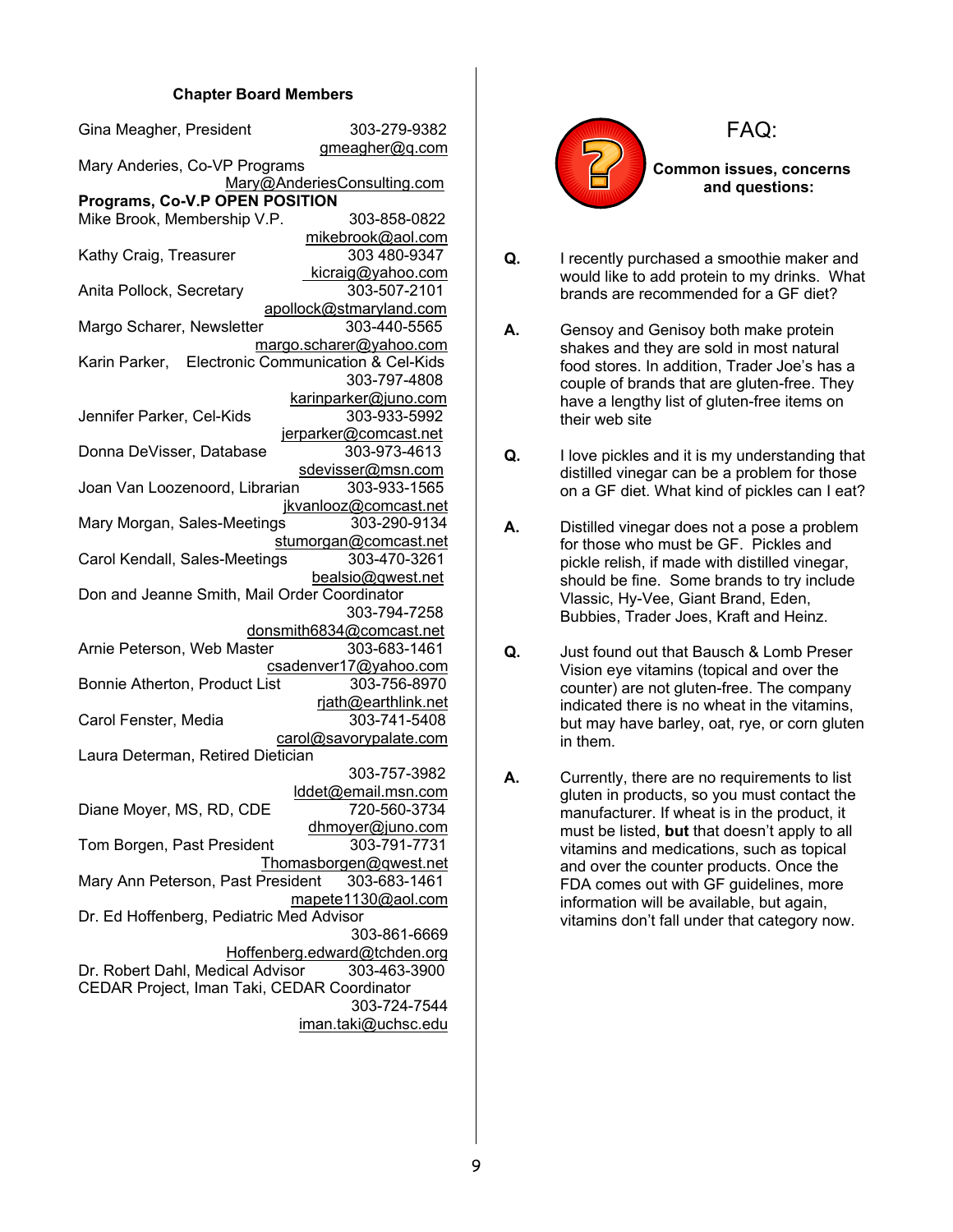# **Meet Your Neighborhood Celiac Resource Contact**

Updated Aug. 2008

Below are the resource contacts in eleven neighborhood areas in Metro Denver, as well as resource contacts throughout Colorado. If you have questions or are not sure which area is your neighborhood, please contact Mike Brook, at 303-858-0822 or email mikebrook@aol.com.

 As the neighborhood resource groups have progressed, some areas join together for activities. Flexibility is the keyword, as area needs and/or interests change. The objective in setting up these various areas has been to provide an additional way for celiacs to interact and support each other.

 Any member can attend any huddle/activity they want by calling the huddle's contact. Regardless, the Denver Metro Chapter #17 is the umbrella organization for all of our members wherever they live.

| <b>Metro Denver Areas</b>                        | <b>Contact</b>        | <b>Phone</b> | <b>E-Mail</b>          |
|--------------------------------------------------|-----------------------|--------------|------------------------|
| <b>DEN-C: Central Denver</b>                     | Laura Determan        | 303-757-3982 | lddet@msn.com          |
| City/County                                      | Andrea Loughry        | 303-722-6284 | oppermanda@netzero.net |
| <b>DEN-N: Westminster,</b>                       | Darci Kunard          | 720-214-3144 | kdarci@yahoo.com       |
| Commerce City, Brighton,<br>Northglenn, Thornton |                       |              |                        |
| <b>DEN-S: Centennial &amp; Grnwd</b>             | <b>Cathy Curtiss</b>  | 303-771-8029 | cmc1974@msn.com        |
| Vlg. (W/I-25), Englewood, zips:                  |                       |              |                        |
| 80120, -21, -22,                                 |                       |              |                        |
| DEN-W: Lakewood                                  | <b>Betty Morris</b>   | 303-238-5145 | wabe22204@comcast.net  |
| E: Aurora, zips: $80231$ &                       |                       |              |                        |
| 80247                                            |                       |              |                        |
| NW: Arvada, WheatRidge,                          | Laura Meek            | 303-467-0608 | Imbmeek@juno.com       |
| Zips: 80021&80212                                |                       |              |                        |
| S: Highlands Ranch, Lone Tree,                   | Mary Ann Peterson     | 303-683-1461 | mapete1130@aol.com     |
| Castle Rock                                      | Cheryl Borgen         | 303-791-7731 | pricer15@gwest.net     |
| <b>SE:</b> Centennial & Greenwood                | Gale McGrevey         | 303-766-7096 | gmcgrevey@att.net      |
| Vlg. (E/I-25), SE Aurora, Parker,                |                       |              |                        |
| <b>Elizabeth</b>                                 |                       |              |                        |
| SW: Littleton, Ken Caryl,                        | Joan Van Loozenoord   | 303-933-1565 | jkvanlooz@comcast.net  |
| Roxborough                                       | Nancy Lindsey         | 303-973-1279 | n-lindsey@comcast.net  |
| W: Golden, Evergreen,                            | <b>Beverley Haney</b> | 303-670-0063 | mrsbevins@q.com        |
| Morrison                                         |                       |              |                        |

| <b>Other Colorado Area Contacts</b> |                              |              |                            |  |
|-------------------------------------|------------------------------|--------------|----------------------------|--|
| <b>Colorado Springs Area</b>        | Marie Pizzolatto             | 719-572-0548 | celiacfamily@yahoo.com     |  |
|                                     | Ginger Ludwig                | 719-598-6748 | ginglud@aol.com            |  |
| <b>Northern Colorado</b>            |                              |              |                            |  |
| Ft. Collins                         | <b>Judy Siple</b>            | 970-493-9674 | jabms@frii.com             |  |
| <b>Berthoud</b>                     | <b>Bill Eyl</b>              | 303-772-3155 | billeyl@yahoo.com          |  |
| Loveland                            | Dave Shaw                    | 970-669-4233 | davshaw49@comcast.net      |  |
| Greeley                             | Mary Grauerholz              | 970-352-6122 | mcholz@aol.com             |  |
| <b>Western Colorado</b>             |                              |              |                            |  |
| <b>Grand Junction</b>               | Kathye Holland               | 970-255-0511 |                            |  |
| <b>Boulder County</b>               | www.Bouldercountyceliacs.com |              |                            |  |
| (CSA Chapter #138)                  |                              |              |                            |  |
| <b>Boulder</b>                      | Barbara Sanford              | 303-499-7259 | barbarasanford@comcast.net |  |
| <b>Berthoud</b>                     | <b>Bill Eyl</b>              | 303-772-3155 | billeyl@earthlink.net      |  |
| Longmont                            | Tiffany Jakubowski           | 303-834-8685 |                            |  |
| Lafayette, Louisville               | <b>Beth Macht</b>            | 303-665-7558 | elizabethwm@yahoo.com      |  |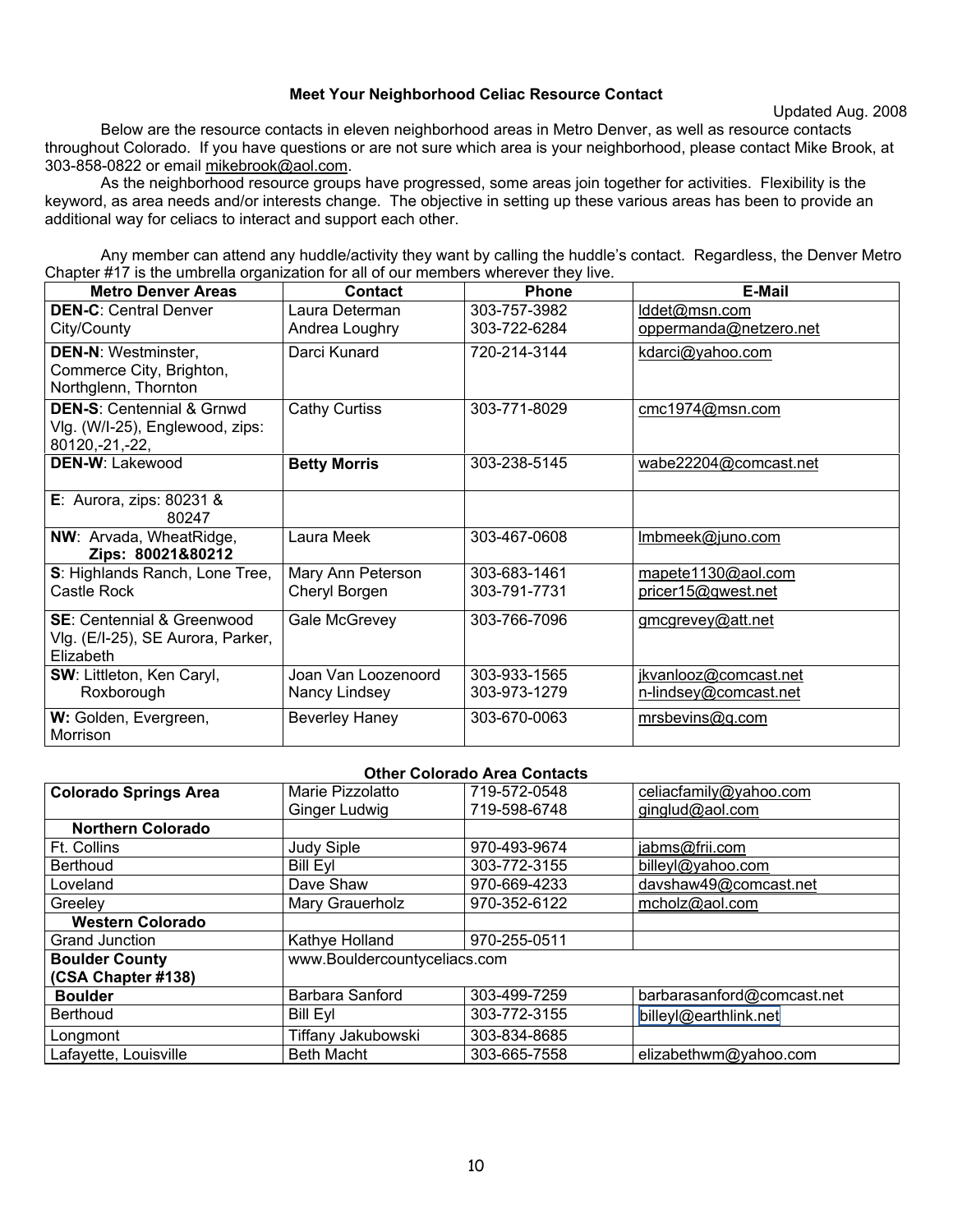# **MEMBERSHIP APPLICATION FORM**

*Denver Metro Chapter #17 of CSA/USA, Inc*.

|                                                                                                                                                                                                                                             |                    | (a non-profit organization)                                                           |                              |
|---------------------------------------------------------------------------------------------------------------------------------------------------------------------------------------------------------------------------------------------|--------------------|---------------------------------------------------------------------------------------|------------------------------|
|                                                                                                                                                                                                                                             |                    | Your best local resource for celiac information, support and gluten-free socializing. |                              |
| Dues are \$15.00/year For more information, call Donna DeVisser at 303-973-4613<br>Make check payable to "Denver Metro Chapter #17, CSA/USA"<br>Mail check and form to: Donna DeVisser, 2675 Van Gordon Dr. Lakewood CO 80215-7001<br>NAME: |                    | Please join us.<br>PHONE:                                                             |                              |
| ADDRESS:                                                                                                                                                                                                                                    |                    |                                                                                       |                              |
| CITY, STATE, ZIP CODE:                                                                                                                                                                                                                      |                    |                                                                                       |                              |
| E-MAIL:                                                                                                                                                                                                                                     |                    |                                                                                       |                              |
| This is a renewal _____There is no change in my address/phone _____Interested in Volunteering                                                                                                                                               |                    | Please list yourself and all members of your immediate family who have Celiac Disease |                              |
| <b>NAME</b>                                                                                                                                                                                                                                 | Circle one         | <b>NAME</b>                                                                           | Circle one                   |
|                                                                                                                                                                                                                                             | Child/Adult        |                                                                                       | Child/Adult                  |
|                                                                                                                                                                                                                                             | Child/Adult        |                                                                                       | Child/Adult                  |
| Denver CSA keeps all information confidential and never shares or sells to any outside individual or organization!                                                                                                                          |                    |                                                                                       |                              |
| I authorize Denver CSA to share my contact information for official chapter business.                                                                                                                                                       |                    |                                                                                       |                              |
| Have you received a Celiac Disease Information Packet? ________Yes _______ No                                                                                                                                                               |                    |                                                                                       | (please initial)<br>11/08 NL |
|                                                                                                                                                                                                                                             |                    |                                                                                       |                              |
|                                                                                                                                                                                                                                             |                    | For information on the national CSA/USA, call 1-877-272-4272                          |                              |
|                                                                                                                                                                                                                                             |                    | or go to www.csaceliacs.org                                                           |                              |
|                                                                                                                                                                                                                                             | <b>ORDER FORM</b>  |                                                                                       |                              |
|                                                                                                                                                                                                                                             |                    | <b>DENVER METRO CHAPTER CSA/USA</b>                                                   |                              |
| <b>2007 GLUTEN-FREE PRODUCTS LIST</b><br>Quantity:                                                                                                                                                                                          | X \$10.00          | $=$                                                                                   | \$                           |
|                                                                                                                                                                                                                                             | (includes postage) |                                                                                       | Total                        |
| NAME:                                                                                                                                                                                                                                       |                    | PHONE:                                                                                |                              |
| ADDRESS:                                                                                                                                                                                                                                    |                    |                                                                                       |                              |
| CITY, STATE, ZIP CODE:                                                                                                                                                                                                                      |                    |                                                                                       |                              |

Make check payable to "Denver Metro Chapter CSA/USA" and send with form to: Don and Jeanne Smith, 6834 S. Franklin Circle, Centennial, CO 80122. For questions, call Don Smith at 303-794-7258.

<u>. .</u>

. ... ... ... .

L

— .

. .

 $\mathbf{r}$ 

 $\mathbf{r}$